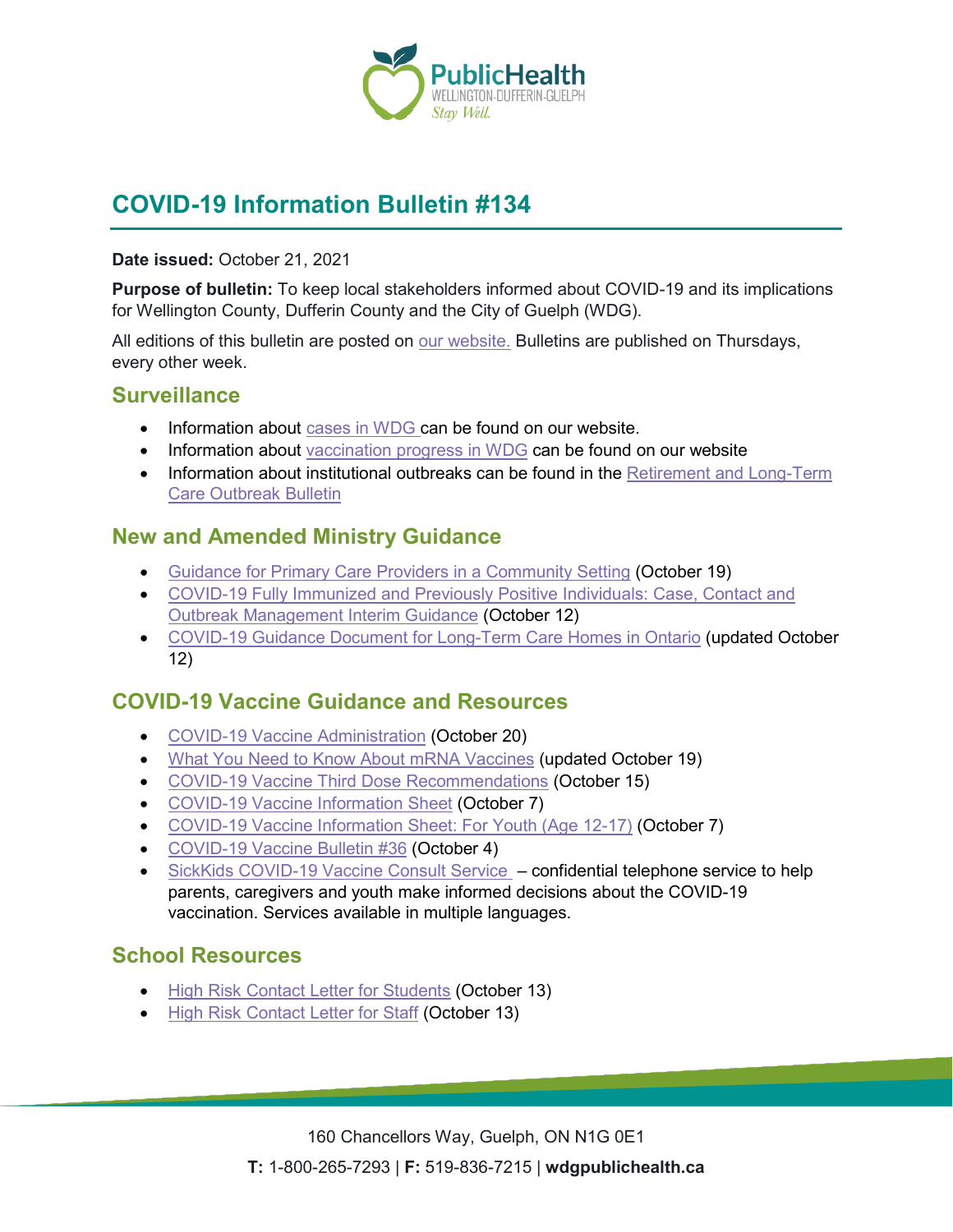

# **COVID-19 Vaccine Certificate with QR Code and Verify Ontario App**

Ontario has updated [regulations](https://www.ontario.ca/laws/regulation/200364) and [guidance,](https://www.health.gov.on.ca/EN/pro/programs/publichealth/coronavirus/docs/guidance_proof_of_vaccination_for_businesses_and_organizations.pdf) and [Questions and Answers](https://www.health.gov.on.ca/en/pro/programs/publichealth/coronavirus/docs/fq_proof_of_vaccination_for_businesses_and_organizations.pdf) for businesses to support the implementation of the enhanced vaccine certificate with a QR code and the Verify Ontario app. Individuals can download their enhanced vaccine certificates from the [COVID-19](https://covid19.ontariohealth.ca/)  [vaccination portal.](https://covid19.ontariohealth.ca/) Businesses and organizations can [download the Verify Ontario app](https://covid-19.ontario.ca/verify?utm_source=newsroom&utm_medium=email&utm_campaign=%2Fen%2Frelease%2F1000979%2Fenhanced-covid-19-vaccine-certificate-with-qr-code-and-verify-ontario-app-available-for-download-starting-october-15&utm_term=public) from the Apple or [Google Play stores.](https://covid-19.ontario.ca/verify?utm_source=newsroom&utm_medium=email&utm_campaign=%2Fen%2Frelease%2F1000979%2Fenhanced-covid-19-vaccine-certificate-with-qr-code-and-verify-ontario-app-available-for-download-starting-october-15&utm_term=public) For more information on the certificate or the app read the [provincial media release.](https://news.ontario.ca/en/release/1000979/enhanced-covid-19-vaccine-certificate-with-qr-code-and-verify-ontario-app-available-for-download-starting-october-15)

# **CCOHS Safe Work App**

The Canadian Centre for Occupational Health and Safety (CCOHS) has launched the CCOHS [Safe Work app](https://www.ccohs.ca/products/safework-app/) which hosts a collection of over 120 COVID-19 resources, including industry and sector-specific tip sheets, infographics, videos, and other guidance materials. Once downloaded, an internet connection is not needed to run the app so it can be used in remote areas and on manufacturing shop floors.

### **Announcements and Changes to Services**

- On October 21, [the Prime Minister, Justin Trudeau](https://pm.gc.ca/en/news/news-releases/2021/10/21/prime-minister-announces-standardized-canadian-covid-19-proof) announced that the enhanced vaccine certificate with QR code (already available in Ontario) will be available in all other provinces soon.
- On October 18, [Health Canada](https://www.canada.ca/en/health-canada/news/2021/10/health-canada-receives-submission-from-pfizer-biontech-to-authorize-the-use-of-comirnaty-covid-19-vaccine-in-children-5-to-11-years-of-age.html) announced the receipt of a submission from Pfizer-BioNTech seeking an authorization for the use of its Comirnaty COVID-19 vaccine in children 5 to 11 years of age.
- On October 18, the [Government of Ontario](https://news.ontario.ca/en/release/1000990/go-vaxx-mobile-vaccine-clinics-achieve-major-milestone) announced that the GO-VAXX mobile vaccine clinics have administered more than 10,000 first and second doses across Southern Ontario and beyond.
- On October 16, the [Government of Canada](https://www.canada.ca/en/public-safety-canada/news/2021/10/support-for-long-term-care-homes-in-ontario-extended-to-manage-covid-19-outbreaks.html) confirmed it has approved an extension to a Request for Federal Assistance from the Province of Ontario to manage the COVID-19 outbreaks in long-term care and retirement homes.
- Effective October 13, proof of vaccination or an [eligible exemption](https://covid-19.ontario.ca/proof-covid-19-vaccination#exemptions) is required in Ontario to attend a social gathering associated with a wedding service, rite or ceremony or a social gathering associated with a funeral service, rite or ceremony in a meeting or event space [\(O. Reg. 364/20\)](https://www.ontario.ca/laws/regulation/200364).
- On October 8, the [Government of Ontario](https://news.ontario.ca/en/release/1000947/ontario-cautiously-lifting-capacity-limits-in-select-settings) lifted capacity limits in select settings where proof of vaccination is required, as well as certain outdoor settings that have a capacity below 20,000.

# **Additional Resources**

• [Mask Use for the Workplace \(Non-Healthcare Settings\)](https://www.publichealthontario.ca/-/media/documents/ncov/factsheet/2020/05/factsheet-covid-19-masks-not-healthcare.pdf?la=en&sc_lang=en&hash=5EEC89AE3E2B3938E13626AC198924E3) (updated October 19)